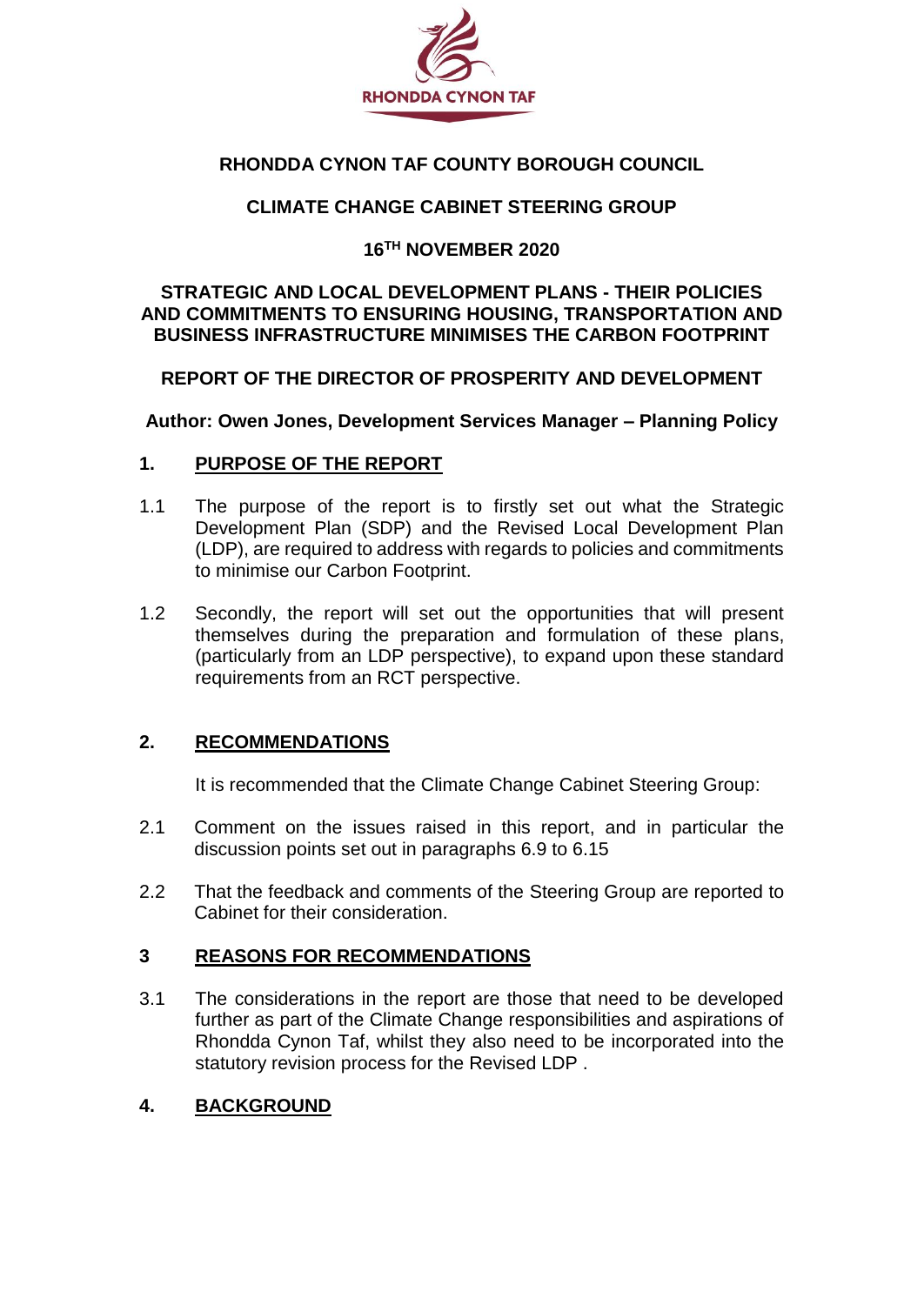- 4.1 Rhondda Cynon Taf agreed on the 27<sup>th</sup> of November 2019 to progress with the preparation of a Revised LDP for the County Borough. This is to be further agreed by Welsh Government (WG), to formally begin the 3.5 year preparation process to its adoption at the end of 2023. Due to the coronavirus pandemic, it was not possible to begin the preparation of the Revised LDP in June as agreed, with an alternative starting date currently being considered. As an authority, we have also agreed on 31<sup>st</sup> July 2019, to be part of the preparation, the governance arrangements and contribute financially to the Cardiff Capital Region SDP. To date, 8 of the 10 authorities in the region have also agreed to this.
- 4.2 If an SDP is not forthcoming in the shorter term, then the LDP will be required to take on board more strategic consideration of climate change and its associated planning policy. If the SDP is forthcoming, then they will be included in either as appropriate. Accordingly, this paper will continue, unless stated otherwise, on a basis of what is required within an LDP and then what we as an authority can propose to have included within our LDP.

# **5**. **What is required in an LDP in relation to Climate Change and its Carbon Footprint**

- 5.1 There is a significant amount of policy and legislative requirements within the planning system, and in particular the preparation of statutory Plans (SDP's/LDP'S), by both the Welsh and UK Governments in relation to Climate Change and our Carbon Footprint, the main elements of which are discussed below.
- 5.2 Legislation
- 5.3 In June 2019, the Committee on Climate Change (CCC) requested that the Welsh, Scottish and UK Government reassess the UK's long-term emissions targets following the publication of its paper *Net Zero – the UK's Contribution to Global Warming* in May 2019. In response, Wales accepted the CCC's recommendation for a 95% reduction in greenhouse gas emissions by 2050 and committed to go further with an ambition to reach 'net zero' by 2050. Given that all countries of the UK supported this, the Climate Change Act 2008 introduced an associated target amendment order in June 2019.
- 5.4 The Environment (Wales) Act 2016 also required Welsh Government (WG) to set new interim emission reduction targets by the end of 2018. Such interim targets relate to 2020, 2030 and 2040 and should be published c. two years prior to the interim date. WG are committed to reducing emissions by 40% by 2020 (below 1990 levels) however this target was also set out in their Climate Change Strategy (2010).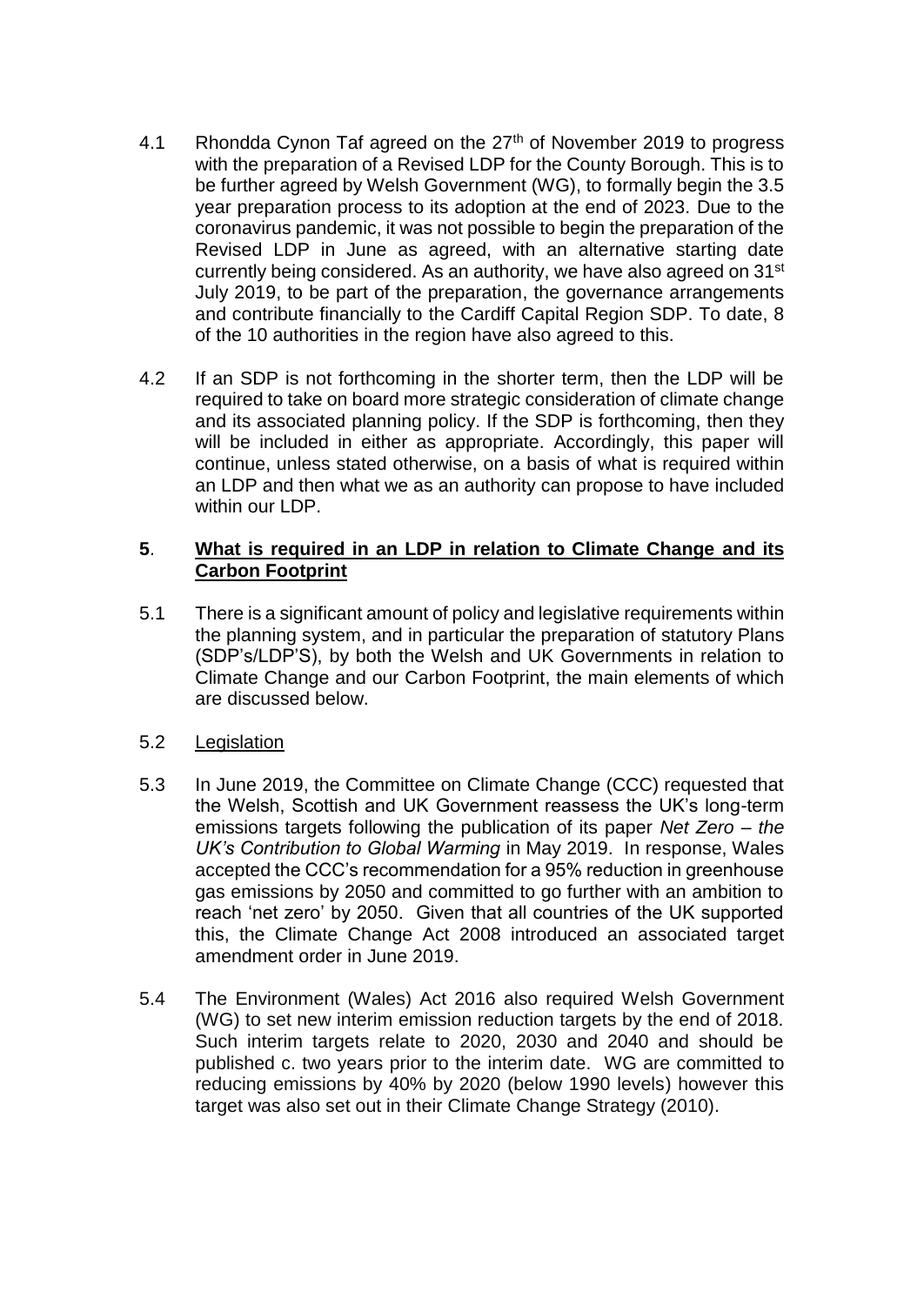- 5.5 WG have been committed to cutting emissions and transitioning to a low carbon economy for a number of years and in March 2019, published *Prosperity for All: A Low Carbon Wales*. The publication seeks to maximise wider benefits for Wales, ensuring a fairer, healthier and more equal society. The plan *pulls together 76 existing pieces of policy from across the Welsh Government, UK Government and the EU where decarbonisation is integrated either as a direct outcome or a wider benefit.* Some are new policy, such as the Renewable Energy Targets and improved policy in *Planning Policy Wales (Ed. 10)*, where decarbonisation is a central pillar.
- 5.6 The ambitions also stem from the Well-being of Future Generations (Wales) Act's seven well-being goals and five ways of working. The strategy also highlights the role the National Development Framework (which is the development plan prepared by WG for all of Wales) needs to play in driving sustainable growth and combating climate change by guiding strategic development over the next 20 years.

#### 5.7 National Development Framework

- 5.8 The Draft National Development Framework (NDF), released in August 2019, also has tackling the causes and mitigating the effects of climate change as a key consideration. Climate change is specifically mentioned in the NDF section on '*Challenges and Opportunities*'. The plan acknowledges that climate change and the decline of biodiversity are global challenges that are the biggest issues faced by Wales. It states that *Addressing this is our greatest responsibility when considering the legacy we will leave for future generations and as a consequence we have declared a Climate Emergency* (Welsh Government, 2019, p15).
- 5.9 The NDF commits to decarbonising Wales, delivering healthy, resilient eco-systems, encouraging sustainable energy generation, responsible water resource management, contributing the success of the circular economy, seeking the production of zero carbon homes and encouraging sustainable travel.
- 5.10 Any replacement LDP will need to reflect these targets in its vision, strategy, objectives and policies. This will be achieved by developing robust evidence in order to ensure that it can contribute to tackling climate change in a meaningful way. It will need to be ensured however that any prospective allocations are viable and deliverable, with any proposed new requirements for low or zero carbon homes and contributions to CIL/S106.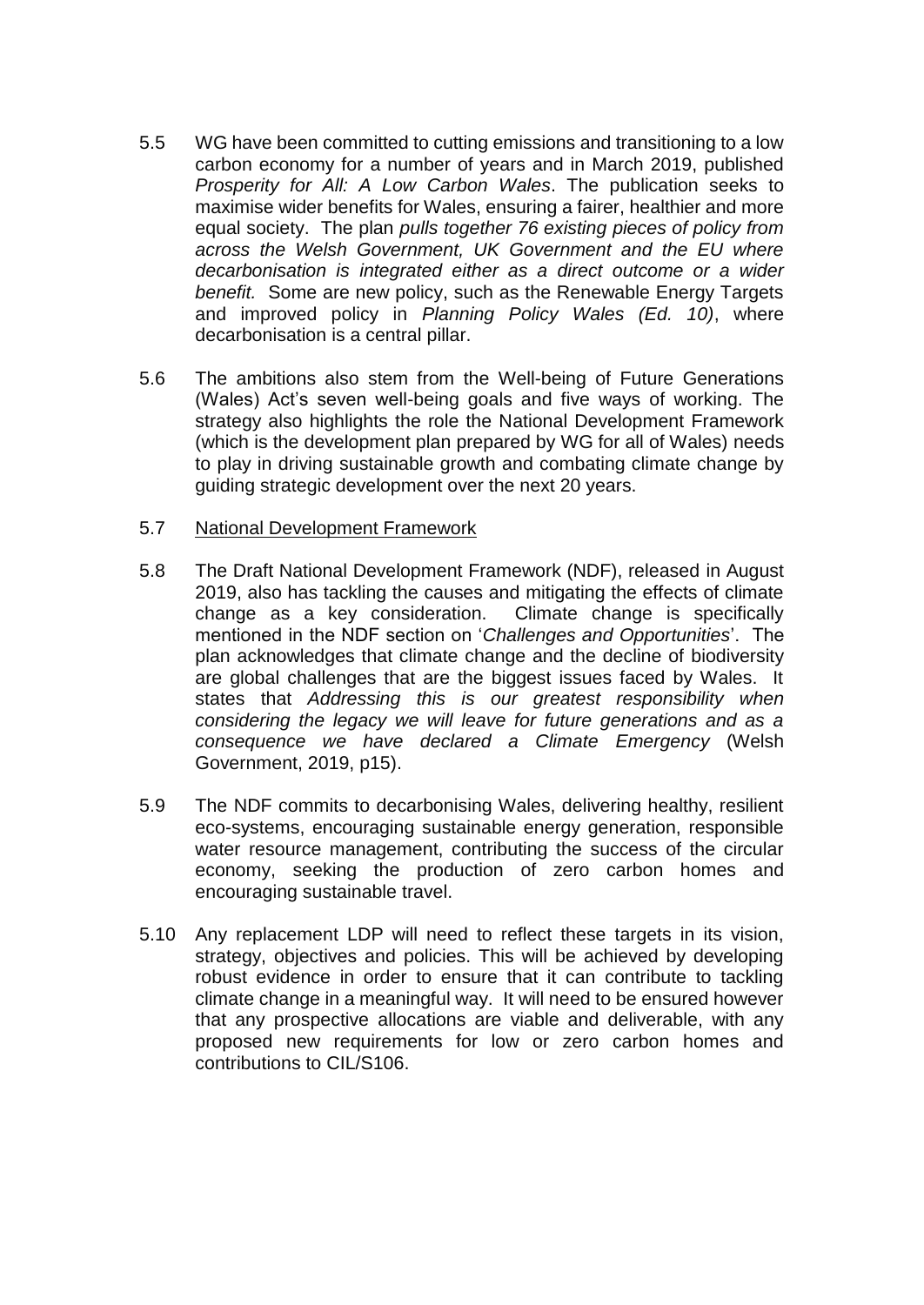## 5.11 Planning Policy Wales

- 5.12 Planning Policy Wales (PPW) (Edition 10, December 2018) is then the key overarching planning policy document in Wales, giving policy for decision making at a national level, whilst also indicating what policy principles should be cascaded down into LDP, local level policy. PPW 10 advocates making the best use of resources, which is one of its 'key planning principles'. The policy recognises that the planning system has a vital role to play in making development resilient to climate change, decarbonising society and developing the circular economy for the benefit of both the built and natural environment and to contribute to the well-being goals.
- 5.13 PPW encourages that the 'proximity principle' is applied to ensure that problems are solved locally and are not passed on to other places or future generations. It has a focus on strategic placemaking, using a spatial strategy to locate development to promote sustainable development. This includes minimising the need to travel through the location of housing, services and employment. Additionally, PPW10 has introduced the Sustainable Transport Hierarchy, which Welsh Government require must be used to determine applications and when preparing an LDP. It prioritises walking, cycling and public transport ahead of private motor vehicles, though it does recognise that electric vehicles also play an important role in sustainable transport.
- 5.14 Additionally, it promotes more sustainable travel choices, network management and demand management in order to increase physical activity, improve health and help to tackle the causes of climate change and airborne pollution. Paragraph 5.3 'Transportation Infrastructure' states that the planning system should facilitate the delivery, decarbonisation and improvement of transport infrastructure in a way that reduces travel and the use of private vehicles. At 5.3.6 planning authorities must promote and facilitate the provision and decarbonisation of high quality public transport infrastructure.
- 5.15 Section 5.7 also seeks to ensure that all new development mitigates the causes of climate change in accordance with the energy hierarchy for planning. *Reducing energy demand and increasing energy efficiency, through the location and design of new development, will assist in meeting energy demand with renewable and low carbon sources. This is particularly important in supporting the electrification of energy use, such as the growing use of electric vehicles* (p89)*.*
- 5.16 Paragraph 5.8 'Renewable and Low Carbon Energy' sets out that planning authorities should facilitate all forms of renewable and low carbon energy development. In doing so, planning authorities should seek to ensure their area's full potential for renewable and low carbon energy generation is maximised and renewable energy targets are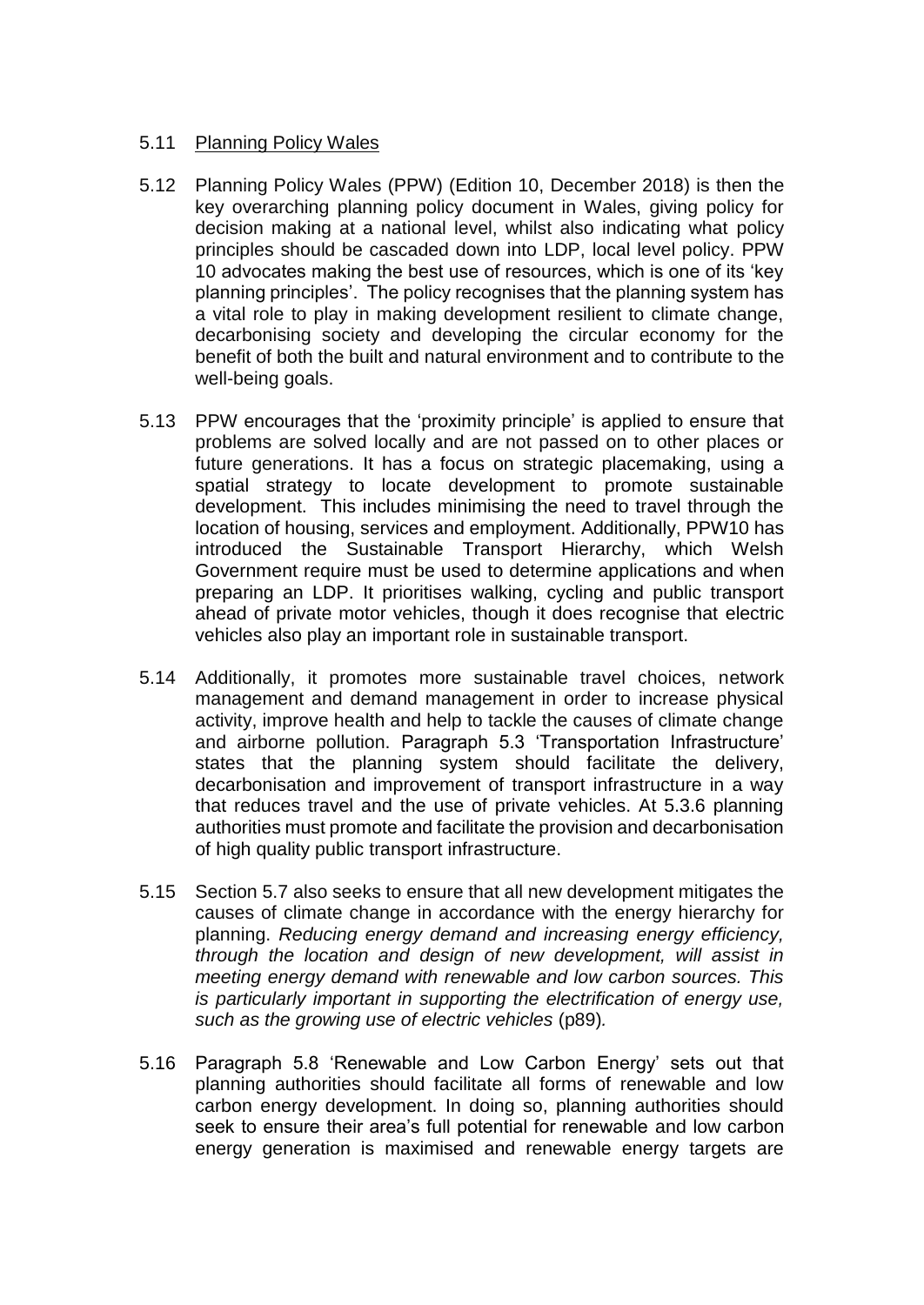achieved. This would include the re-powering, Life Extension, Decommissioning and Remediation of the infrastructure.

- 5.17 Paragraph 4.1.39 encourages the use of Ultra Low Emission Vehicles (ULEVs), and the support of the provision of ULEV charging points as part of new development. Where car parking is provided for new non‑residential development, planning authorities should seek a minimum of 10% of car parking spaces to have ULEV charging points. Paragraph 4.1.42 Planning authorities should take a strategic approach to ULEV charging in their area and, where appropriate, develop policies in their development plan and specify local requirements.
- 5.18 The Council will need to take account of these and other policies expressed throughout Planning Policy Wales and ensure that it is translated (without repetition) down to the local level where appropriate.

# **6. Revising the Rhondda Cynon Taf LDP**

## 6.1 Revised LDP Preparation

- 6.2 The current RCT LDP (2011-2021) seeks to contain development within settlements and to identify appropriate new urban growth sites where required. Policies aim to reduce the need to travel by providing sites for employment and services as well as housing and promoting regeneration in sustainable locations. Planning policy also seeks to ensure high standards of amenity in all new developments as well as promoting active travel. This minimises damaging land-use change, which could affect carbon storage in soils, vegetation and trees.
- 6.3 Whilst climate change is not a 'new' challenge, the way in which it is tackled does put many authorities into 'unchartered waters'. Whilst legislation, policy and guidance in Wales and all over the UK is heavily focused on tackling the causes of climate change, in reality, there are very few proposed solutions. As such, Rhondda Cynon Taf will need to be creative in responding to the challenges of climate change whilst still bringing forth viable development.
- 6.4 The preparation of the Revised LDP over the next 3 years will be just that – a revision of the current Plan. This will identify the necessary growth of development up to 2030. However, all elements of the Plan will need to be fully re-evaluated through the official preparatory stages from Visioning (including the identification of aims and objectives), Preferred Strategy and then the Deposit (Draft) Plan. Each of these stages will need to ensure that the progressive and current climate change legislation and associated planning policy, as discussed above, are appropriately addressed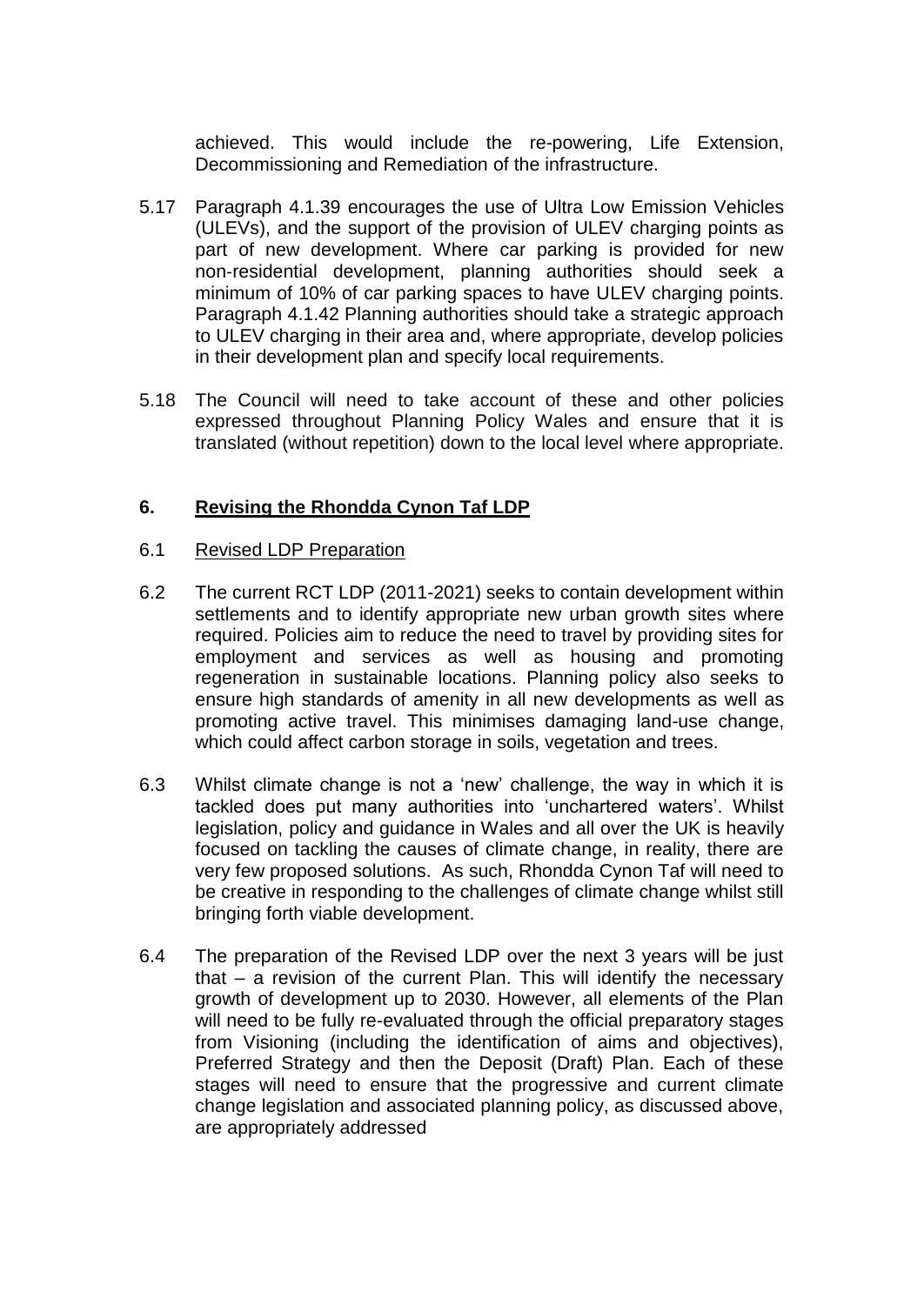- 6.5 It is through these preparatory stages that all stakeholders can propose how we take forward the Climate Change and Carbon Neutral associated aims and proposals, beyond the current planning policy standard requirements. The vision, aims and objectives of the plan may influence an amended LDP Preferred Strategy in the first instance, with more emphasis on the climate change agenda, more so than perhaps existing sustainable development growth.
- 6.6 Policies can then be prepared and formulated that give local distinctiveness and aspirations to Climate Change, albeit ensuring that they are led by clear evidence for need and realistic deliverability. Similarly, the identification of suitable sites for allocation for the necessary land uses e.g. housing, employment, retail, leisure etc follow nationally prescribed and our own bespoke standards. This is in relation to the amount, type and in particular, their location.
- 6.7 A series of groups will be involved in the preparation of the Revised LDP, including community councils, community groups, the public, key consultees such as NRW, Cadw, Coal Authority etc, private developers and commercial bodies amongst others.
- 6.8 All Elected Members will be given their opportunity to have a say on the LDP at various stages, and we are currently in the process of creating a specific RCT Members Forum through the Overview and Scrutiny Committee, to make a formal contribution to the preparation stages of the Plan. It may be appropriate that members from this group propose to sit on this Forum, or otherwise ensure close consultation between the two. The group itself can contribute at various stages as appropriate through consultation events and stages.

# 6.9 **Considerations for the LDP for the Climate Change Group to Contribute To**

- 6.10 Throughout the forthcoming early preparatory stages of the Revised LDP, there are a number of areas/topics that can be researched further with regards to their relationship with Climate Change and Carbon Reduction; and ultimately considered for inclusion within it. Some questions that the group could consider further at this point include:
	- What percentage of car parking spaces should have charging points in new non-residential developments?
	- Should there be a similar policy for new residential developments?
	- Should all new homes in RCT be built as zero carbon?
	- What is the role of RCTs uplands in combating Climate Change
	- What is the group's view on the density of development around Metro nodes and car free policies on new development?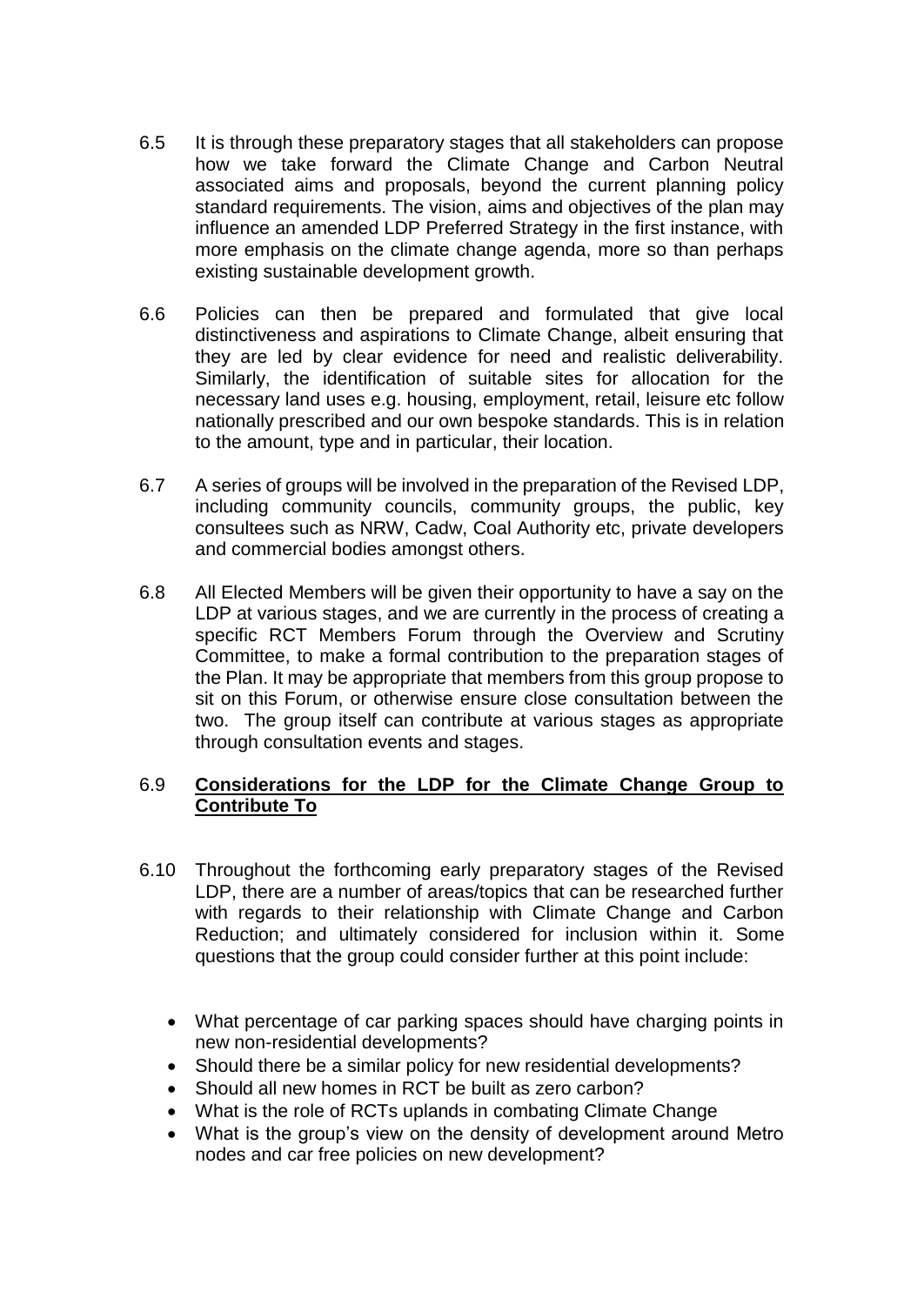- 6.11 *What percentage of car parking spaces should have charging points in new non-residential developments?* National policy suggests a requirement for new non-residential development to seek a minimum of 10% of car parking spaces to have ULEV (electric) charging points. There is nothing to prevent the Council from being more ambitious in this area and formulating higher standards. However, it should be emphasised that any policies proposed will need to be based on robust evidence and will need to be measureable in terms of implementation/success and be commercially deliverable.
- 6.12 *Should there be a similar policy for new residential developments?* Why shouldn't all new homes be provided with at least one dedicated outdoor, weather proof electric vehicle charging point? Cost is one issue that needs further investigation as the viability of house building in some parts of RCT is already marginal but that's not to say the starting position in the LDP is to seek to achieve such a policy. Consideration needs to be given to whether any technicalities are specified in the policy given that technologies can change rapidly over time. Consideration also needs to be given to the level of charging points in communal parking spaces.
- 6.13 *Should all new homes in RCT be built as zero carbon?*
	- Although building control standards are currently being considered by Welsh Government, there may be further opportunity to seek that new homes are built towards zero carbon or at least a performance above the current building regulations. It is important to consider what should the definition of zero carbon be in the LDP insofar as it relates to new homes?
	- Does it apply only to 'regulated energy' those fixed and integral services and fittings in the home such as the space heating, hot water, ventilation and lighting - or also to 'unregulated energy' including things a developer can't as easily control such as those used through plug-in appliances and cooking?
	- Does it relate to just a home's day-to-day operational energy use or to life-cycle carbon emissions, including that embedded in its construction?
	- Does it apply to each home individually, or development-wide (or by phase for larger schemes), whereby some homes may not need to meet the standard, if the development as a whole does?
	- Does it include or exclude potential off-setting arrangements where the homes themselves might not be zero carbon, but offset payments have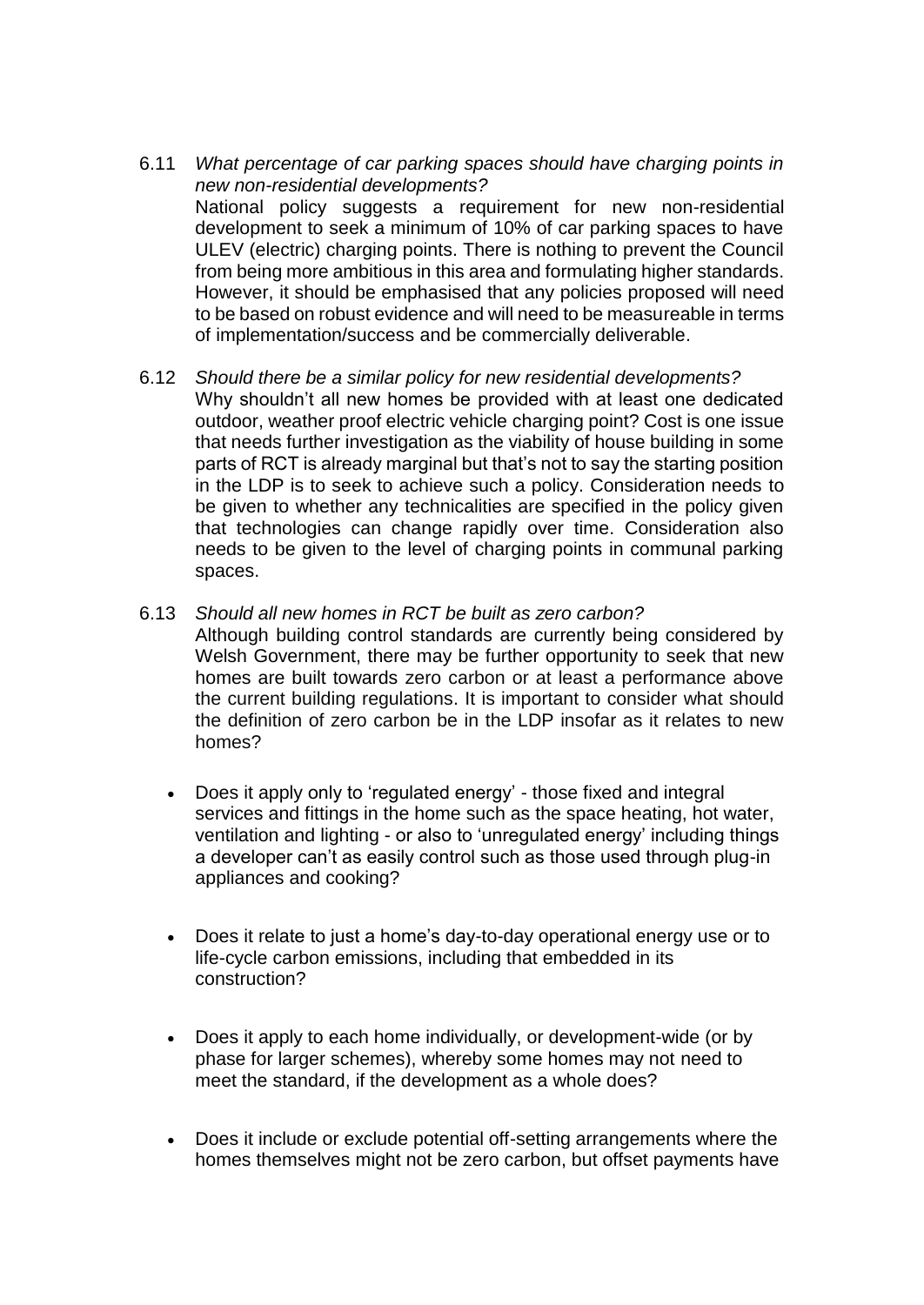been made (for example into a fund to allow the Council to improve energy efficiency in older housing stock)?

Zero carbon might refer to all or any of these but its meaning will have implications for the form of development and its viability.

- 6.14 *What is the role of RCTs uplands in combating Climate Change* Historically, development plans such as the LDP have focussed on managing development in and around urban areas with little more than a presumption against development in areas such as the uplands of RCT. However, more consideration will need to be given to the value of these areas and the role they can play. For example, our upland peat bogs have a significant role in carbon storage but also a potential role in managing water storage for flood prevention - are these roles mutually exclusive? The upland areas have significant potential to support wind and solar energy development but these developments along with their associated infrastructure have the potential to compromise the hydrology of the peat bog ecosystem. The intrinsic quality of our uplands has the potential to support a significant increase in the tourism economy in RCT so what considerations will the LDP need to balance the benefits to the local economy from increased development and visitors in the uplands alongside the potential detrimental impacts this could have on the environment.
- 6.15 *What is the group's view on the density of development around Metro nodes and car free policies on new development?* The LDP will certainly need to take into consideration the Cardiff Capital Region City Deal Metro and electrification of the South Wales Central Valley Line. Not only should this improve air quality from current rolling stock, but we must also capitalise on this investment. All opportunities should be sought to identify land for development around these public transport nodes. Furthermore, these are often located within existing urban centres. However, the density of development in towns has long been a point of contention in the determination of planning applications with space standards and the level of off street parking in particular being regular reasons for refusal of applications for new flats and apartments. The views of the group on how the LDP should balance these issues would be welcome.
- 6.16 Listed in Appendix 1 of this report, below, are summaries of Plans and Policies of other Local Authorities relating to this Climate Change and carbon reduction agenda. As this Appendix indicates, there are relatively few examples across the UK of such good practice, although it is not so say that this list is an exhaustive one.

# **7 EQUALITY AND DIVERSITY IMPLICATIONS**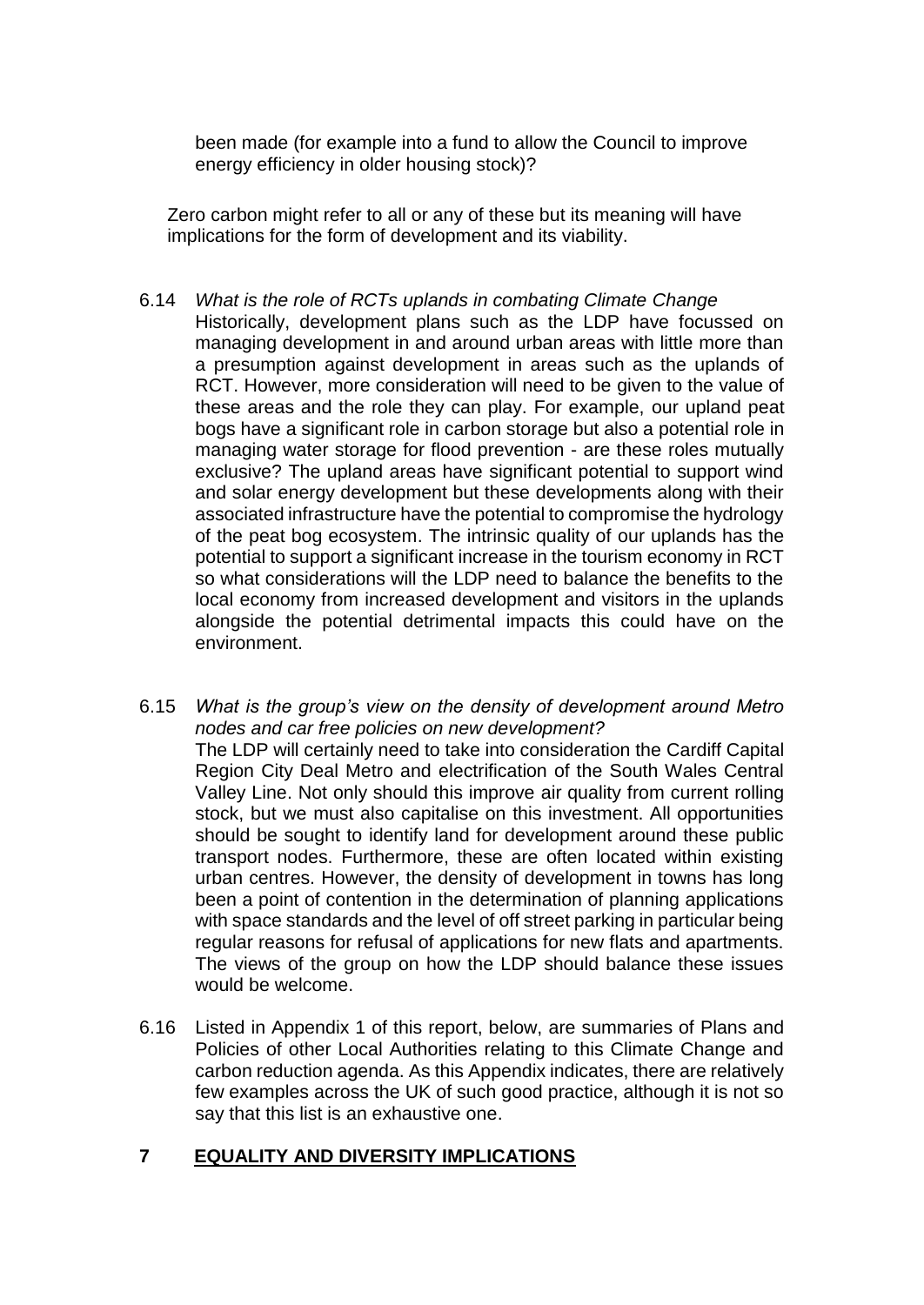7.1 There are no equality or diversity implications as a result of the recommendations set out in the report.

# **8 CONSULTATION / INVOLVEMENT**

8.1 The views of this Steering Group will make an important contribution and inform the deliberations of Cabinet, whilst also informing the preparatory and consultation stages of the revision of the LDP.

## **9 FINANCIAL IMPLICATION(S)**

9.1 It is considered that any financial implications from this report will be associated with the formulation of the required evidence base for the preparation of the Revised LDP.

# **10 LEGAL IMPLICATIONS** *OR* **LEGISLATION CONSIDERED**

10.1 The proposals will be considered through the preparation process of the statutory revision of the LDP.

## **11 LINKS TO THE CORPORATE AND NATIONAL PRIORITIES AND THE WELL-BEING OF FUTURE GENERATIONS ACT.**

11.1 Preparation of the revised LDP will embrace the principles of the Corporate Plan, along with the wellbeing goals and five ways of working as identified within the WBFG *Act*. The revised LDP will also be guided by the aims and objectives set forth in the Cwm Taf Well-being Plan 2018-2023 entitled Our Cwm Taf. The revised plan will also be influenced by the cultural, economic, environmental and social wellbeing goals and objectives within Our Cwm Taf, where they relate to land-use planning.

# **12 CONCLUSION**

12.1 Members of the Climate Control Cabinet Steering Group are requested to consider the information presented in this report and provide their observations to Cabinet.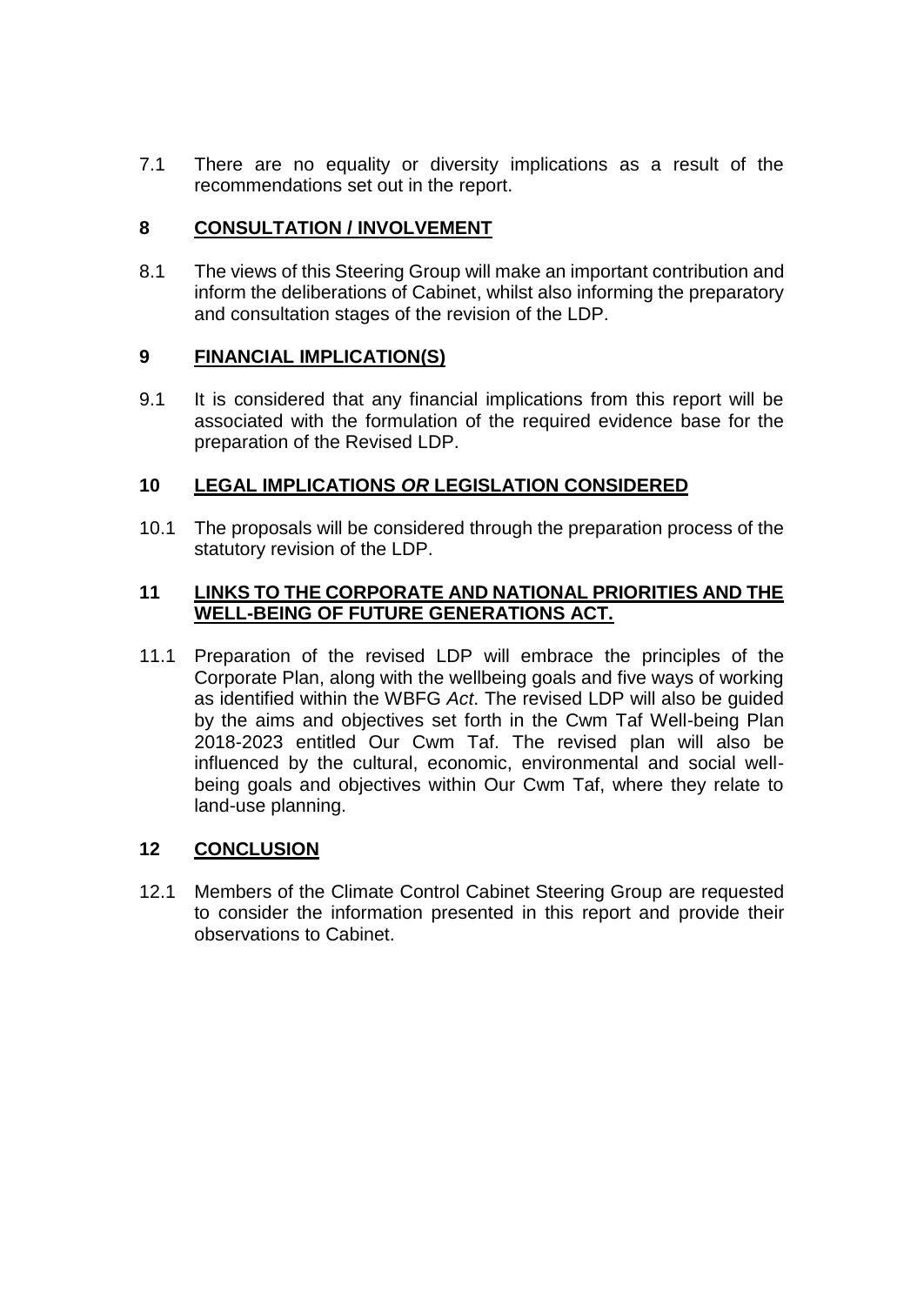# **Appendix 1 – Examples of other Authority's Plans and Policies.**

# **Swansea Local Development Plan**

Swansea Council adopted the Local Development Plan (LDP) for their area in February 2019, and forms the statutory development plan for Swansea Council. It promotes a placemaking agenda and the WG well-being objectives. Some policies contained within the LDP specifically make reference to decarbonisation or carbon neutral ambitions, as detailed below;

- Chapter 1 Plan Strategy details greater resilience needs to build into energy supply, and energy efficiency needs to be promoted as a means of supporting decarbonisation. Locally identified energy infrastructure and renewable energy generation to help meet carbon reduction requirements, such as Swansea Bay tidal lagoon.
- Strategic Objectives 6 Encourage appropriate development of low carbon and renewable energy resources and energy infrastructure.
- Policy PS 2 Placemaking and Place Management includes criteria that developments should: "*Maximise opportunities for sustainable construction, resource efficiency and contributions towards increased renewable or low carbon energy generation"*
- Policy SD 2 Masterplanning Principles includes development should *"integrate opportunities where appropriate to minimise carbon emissions associated with the heating, cooling and power systems for new development"*
- Policy ER 1 Climate Change includes development proposals should take into "*reducing carbon emissions"* and "*promoting energy and resource efficiency and increasing the supply of renewable and low carbon energy".* The policy expands to say a reduction in carbon emissions will be achieved by means of controlling the energy demand associated with development through maximising energy efficiency. Secondly, sustainable sources of energy should be incorporated, without reliance on fossil fuels. Information about carbon sinks acting as a means of off-setting carbon emissions by natural means.
- Policy EU 1 Renewable and Low Carbon Energy Proposal sets out the criteria for low carbon energy development.
- Policy EU 2 Renewable and Low Carbon Energy Technology in New Development. Development will be required to maximise the contribution of renewable or low carbon energy technology to meet the energy demands of the proposal, particularly for Significant Energy Consuming Developments.

Swansea Council operate Ultra Low Emissions Vehicles for their public sector fleet.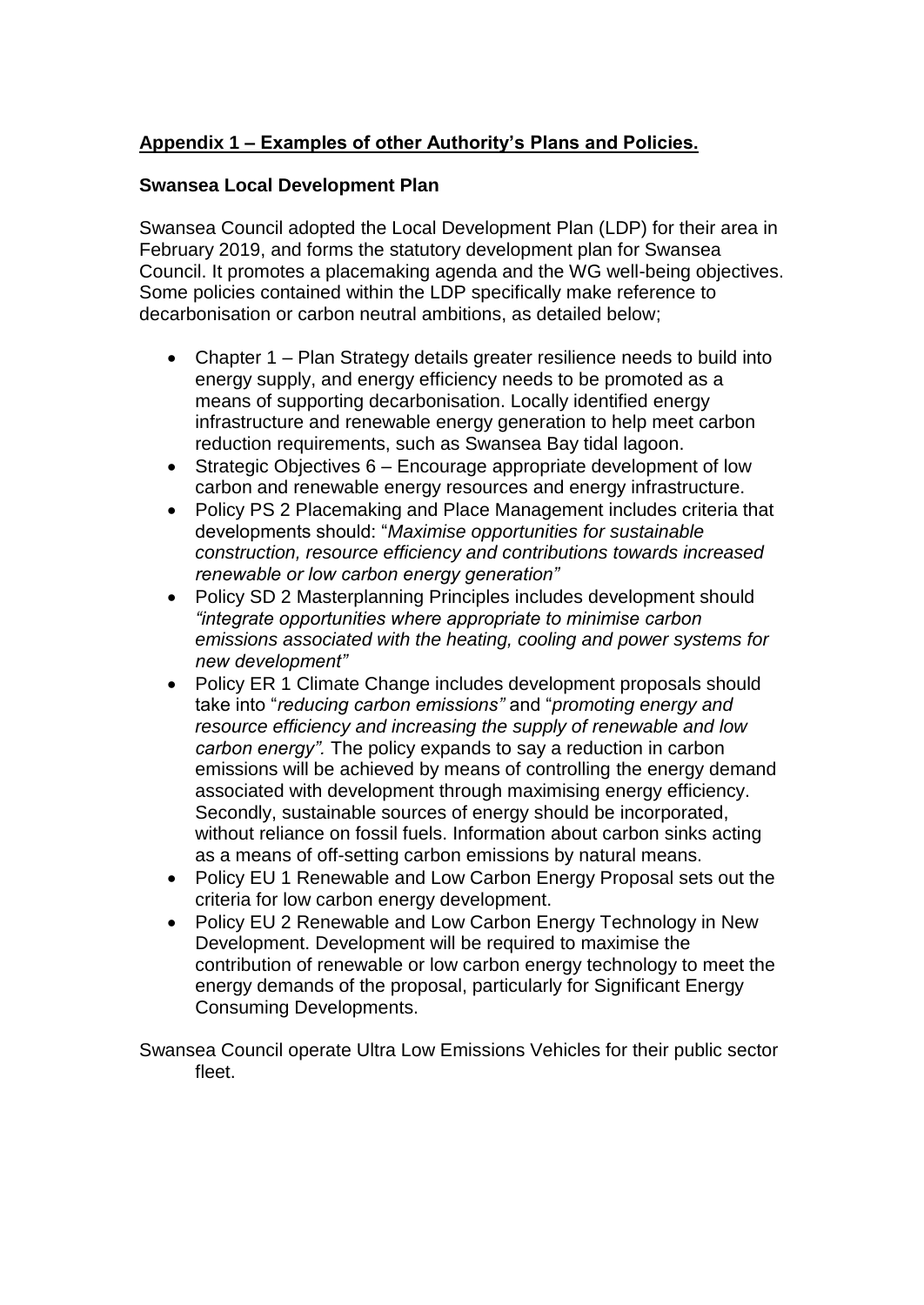# **Merthyr Tydfil LDP**

Key issues identified as part of the LDP include the quality and energy efficiency of the existing housing.

Home energy use is the primary cause of local Green House Gas emissions. Carbon budgeting is set to drive demand for renewable and low carbon energy.

The LDP makes clear that the plan can't deliver all local wellbeing outcomes, as many issues extend beyond 'land-use planning' influences. However, the LDP contributes to creating the right conditions to support their delivery.

LDP Objective 6: 'Sustainable Design' To promote high quality, sustainable and inclusive design and support measures which mitigate the predicted effects of climate change. The plan objectives will help deliver on the vision, and have been identified with regard to local issues raised through consultation.

LDP Objective 7 Transport: To support an integrated transport system, promote active travel and ensure new developments are accessible by walking, cycling and public transport links.

LDP Objective 16 Renewable Energy: To promote renewable and low carbon energy.

Renewable energy presents an opportunity to reduce carbon emissions and generate income. The Plan has been informed by a Renewable Energy Assessment (2017) that has identified areas of opportunity. Contributing towards renewable energy generation is supported by the Plan through the inclusion of positive policies for renewable energy and the identification of Heat Priority Areas, where opportunities for district heating could be exploited, and Local Search Areas for solar energy. A local contribution target towards renewable energy production is also included in the Plan's monitoring framework.

## **Joint Transport Plan for South West Wales**

New technologies for electric vehicles could lead to a step change in connectivity and function and form of transport networks. Swansea and Carmarthenshire authority areas have introduced electric vehicles fleet for council use. Scheme proposals to implement a network of electric vehicle charging points across South West Wales.

## **London Borough of Merton – Case Study**

In 2003, Merton introduced a planning policy that required all new build